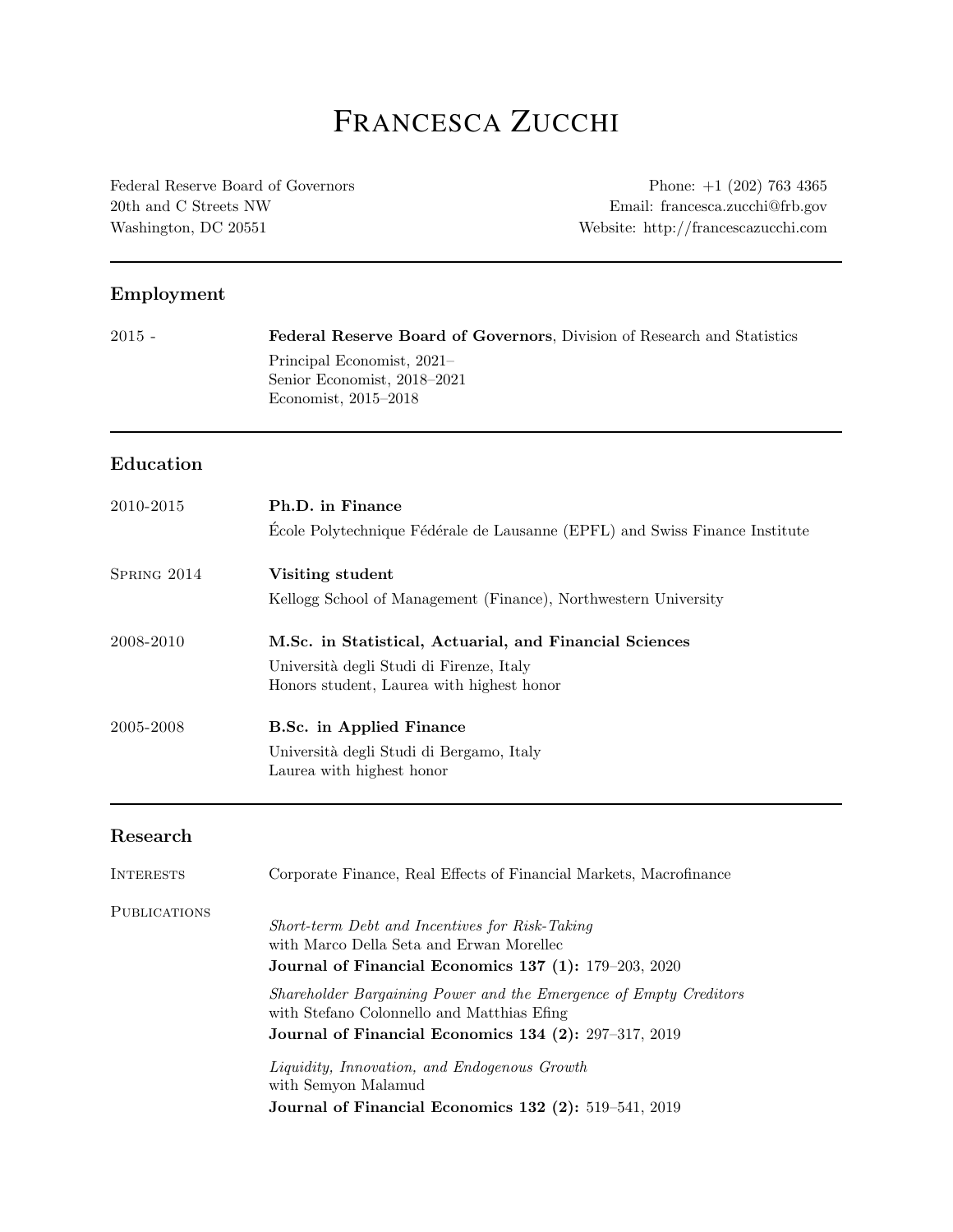#### Francesca Zucchi 2

| <b>WORKING</b> |                                                                                                |
|----------------|------------------------------------------------------------------------------------------------|
| <b>PAPERS</b>  | "Innovation, Industry Equilibrium, and Discount Rates"<br>with Maria Cecilia Bustamante        |
|                | "Corporate Policies and the Term Structure of Risk"<br>with Matthijs Breugem and Roberto Marfè |
|                | "Dynamic Equity Slope"<br>with Matthijs Breugem, Stefano Colonnello, and Roberto Marfè         |
|                | "The Real Effects of Financing and Trading Frictions"                                          |
|                | "The Monetization of Innovation"<br>with Missaka Warusawitharana                               |
|                | "Competition, Cash Holdings, and Financing Decisions"<br>with Erwan Morellec and Boris Nikolov |
| WORK IN        |                                                                                                |
| PROGRESS       | "Dynamic Carbon Emission Management" with Maria Cecilia Bustamante                             |

#### Presentations

| 2022 | IESE, ECB, Imperial College, Bayes (City University), MFA Annual Meeting*, Uni-<br>versity of Maryland*, Université Paris Dauphine*, University of Maryland's DC IO<br>Day, HEC Paris*, FIRS (scheduled), North American Meeting of the Econometric<br>Society (scheduled), SED Annual Meeting (scheduled), EFA Annual Meeting* (sched-<br>uled)                                                                                                               |
|------|----------------------------------------------------------------------------------------------------------------------------------------------------------------------------------------------------------------------------------------------------------------------------------------------------------------------------------------------------------------------------------------------------------------------------------------------------------------|
| 2021 | AFA Annual Meeting (discussant), SED Annual Meeting*, NFA Annual Meeting (dis-<br>cussant), UT Dallas Fall Conference <sup>*</sup> , 4th Asset Pricing Conference (Collegio Carlo<br>Alberto)*, Econometric Society Winter Meeting*, ZEW Mannheim conference on the<br>"Economics of innovation and industrial dynamics"*, Paris December Finance Meet-<br>$ing^*$                                                                                             |
| 2020 | 17th Annual Conference in Financial Economics Research IDC Herzliya (discussant),<br>University of Verona*, Federal Reserve System Macro Meeting*, Federal Reserve Bank<br>of Chicago, University of Luxembourg, Econometric Society Winter Meeting*                                                                                                                                                                                                           |
| 2019 | AFA Annual Meeting (Atlanta), CAFIN Workshop on "Recent Advances in Theo-<br>retical Corporate Finance" (UC Santa Cruz), Claremont McKenna College <sup>*</sup> , Federal<br>Reserve Board*, 10th TAU Finance Conference (discussant)                                                                                                                                                                                                                          |
| 2018 | Federal Reserve/Maryland Short-Term Funding Markets Conference (discussant), 7th<br>ITAM Finance Conference, 2nd UT Dallas Fall Finance Conference                                                                                                                                                                                                                                                                                                             |
| 2017 | European Winter Finance Summit* (Zur), 10th Swiss Winter Conference on Financial<br>Intermediation* (Lenzerheide), 5th Conference on "Securities markets. Trends, risks,<br>and policies" at Bocconi/CONSOB* (Milan), Goethe University Workshop* (Rie-<br>zlern), Swiss National Science Foundation conference on "OTC Markets and Their<br>Reform"* (Riggi Kaltbad), CICF (Hangzhou), 24th German Finance Association an-<br>nual meeting <sup>*</sup> (Ulm) |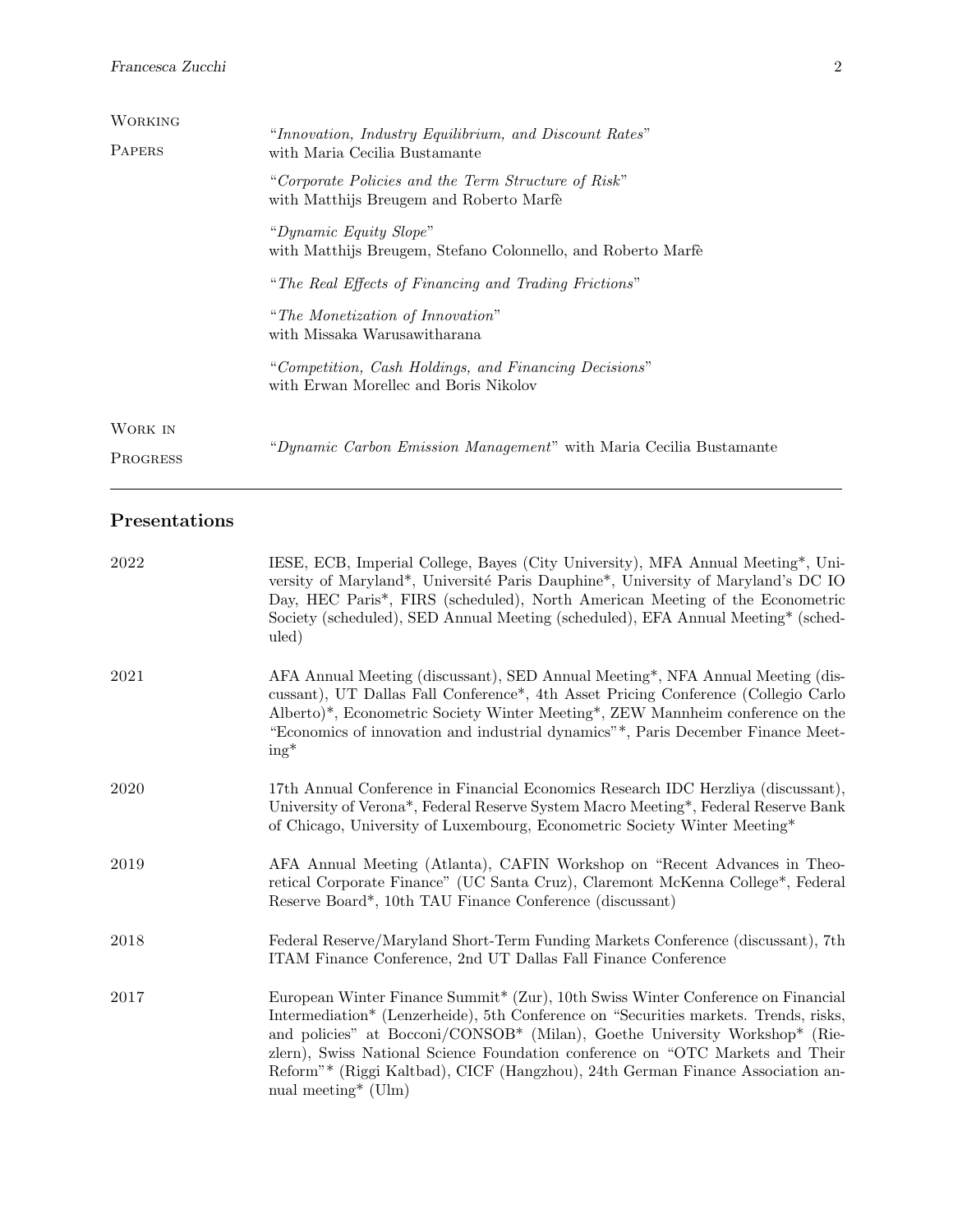| 2016      | AFA Annual Meeting (San Francisco), University of Wisconsin Madison, North Amer-<br>ican Meeting of the Econometric Society (Philadelphia), EFA Annual Meeting (Oslo),<br>Cambridge Corporate Finance Symposium (discussant), University of St Gallen*, WU<br>Vienna School of Economics and Business*, BoE/CEPR workshop on "Finance, In-<br>vestment, and Productivity" (London), 14th Paris December Finance Meeting Eu-<br>$\text{rofidai}/\text{AFFI}^*$                                                                                                                         |
|-----------|---------------------------------------------------------------------------------------------------------------------------------------------------------------------------------------------------------------------------------------------------------------------------------------------------------------------------------------------------------------------------------------------------------------------------------------------------------------------------------------------------------------------------------------------------------------------------------------|
| 2015      | HEC Paris, London School of Economics, Toulouse School of Economics, Caltech,<br>Federal Reserve Board, Johns Hopkins University (Carey), Stockholm School of Eco-<br>nomics, WU Vienna School of Economics and Business, Copenhagen Business School,<br>Bank of Italy, KU Leuven, Université Paris Dauphine <sup>*</sup> , 12th Annual Conference in Fi-<br>nancial Economics Research (IDC Herzliya), WFA Meeting (discussant), 11th Econo-<br>metric Society World Congress (Montreal), 7th EBC Conference (Tilburg)                                                               |
| 2014/2012 | 12th Paris December Finance Meeting Eurofidai/AFFI, 2014 European Winter Meet-<br>ing of the Econometric Society (Madrid), EPFL/University of Lausanne, Uni-<br>versity of Zurich, Northwestern University (Kellogg), EFA annual meeting 2013*<br>(Cambridge), 6th International Risk Management Conference (Copenhagen), 2nd<br>Princeton-Lausanne Workshop on Quantitative Finance and Economics (Princeton),<br>5th Florence-Ritsumeikan Workshop on Stochastic Processes and Applications to Fi-<br>nance and Risk Management (Florence), SFI Corporate Finance Workshop (Lugano) |
|           | ( $*$ denotes presentations by coauthors)                                                                                                                                                                                                                                                                                                                                                                                                                                                                                                                                             |

<u> 1989 - Johann Stoff, deutscher Stoffen und der Stoffen und der Stoffen und der Stoffen und der Stoffen und der</u>

# Professional Service

| REFEREE         | Journal of Finance, Journal of Financial Economics, Review of Financial Studies,<br>Management Science, Journal of Economic Theory, Journal of Corporate Finance,<br>Journal of Banking and Finance, Journal of Empirical Finance, Finance & Stochas-<br>tics, International Journal of Financial Studies, International Journal of Theoretical<br>$\&$ Applied Finance, Mathematics $\&$ Financial Economics, The European Journal of<br>Finance, Decisions in Economics and Finance, Journal of Business and Economic<br>Statistics, Economic Modelling, Managerial Finance |
|-----------------|-------------------------------------------------------------------------------------------------------------------------------------------------------------------------------------------------------------------------------------------------------------------------------------------------------------------------------------------------------------------------------------------------------------------------------------------------------------------------------------------------------------------------------------------------------------------------------|
| <b>REVIEWER</b> | Research Grants Council of Hong Kong, Swiss National Science Foundation                                                                                                                                                                                                                                                                                                                                                                                                                                                                                                       |
| COMMITTEE       | WFA (2021–), Federal Reserve/Maryland Short-Term Funding Markets Conference<br>(2018–), IWH-FIN-Fire Workshop on "Challenges to Financial Stability" (2017–),<br>World Finance Conference $(2016-)$                                                                                                                                                                                                                                                                                                                                                                           |
| <b>CHAIR</b>    | 2022 FIRS session on "Banking Theory"<br>2020 WFA session on "Corporate Debt"                                                                                                                                                                                                                                                                                                                                                                                                                                                                                                 |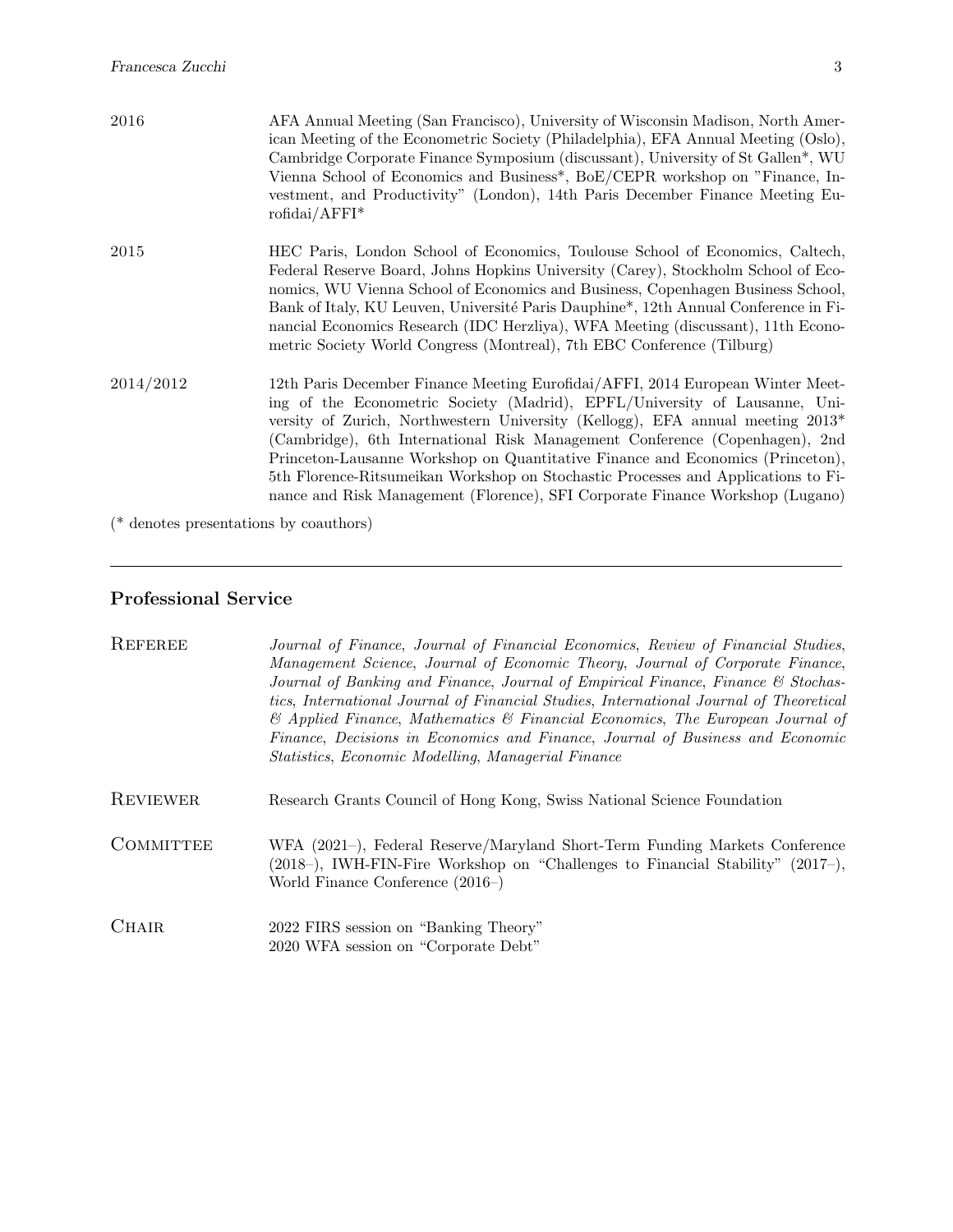| <b>DISCUSSANT</b> | 2021 NFA Annual Meeting<br>"A q Theory of Internal Capital Markets" by Dai, Giroud, Jiang, Wang                                                          |
|-------------------|----------------------------------------------------------------------------------------------------------------------------------------------------------|
|                   | 2021 AFA Annual Meeting<br>"Feedback and Contagion Through Distressed Competition" by Chen, Dou, Guo, Ji                                                 |
|                   | 17th IDC Conference in Financial Economics Research (2020)<br>"Debt Financing and Risk Management" by Babenko and Tserlukevich                           |
|                   | 10th TAU Finance Conference (2019)<br>"Choosing to Disagree in Financial Markets" by Banerjee, Davis, and Ghondi                                         |
|                   | Fed/Maryland Short-Term Funding Markets Conference (2018)<br>"Optimal Deposit Insurance" by Davila and Goldstein                                         |
|                   | China International Conference in Finance 2017 (Hangzhou)<br>"Endogenous Bank Networks and Contagion" by J. He                                           |
|                   | 2016 Cambridge Corporate Finance Symposium<br>"Integrating Profitability Prospects and Cash Management" by Décamps and Vil-<br>leneuve                   |
|                   | 2015 WFA Annual Meeting (Seattle)<br>"Dynamic Agency and Real Options" by Gryglewicz and Hartman-Glaser                                                  |
|                   | 12th Paris December Finance Meeting Eurofidai/AFFI (2014)<br>"The Effect of Foreclosure Laws on Securitization: Evidence from U.S. States" by<br>Milonas |

## Academic Experience

| 2011-2015 | Ecole Polytechnique Fédérale de Lausanne (EPFL), Switzerland                                                                           |
|-----------|----------------------------------------------------------------------------------------------------------------------------------------|
|           | Teaching assistant for the course "Real Options and Financial Structuring" (M.Sc.)                                                     |
| 2007-2009 | Università degli Studi di Bergamo, Italy                                                                                               |
|           | Teaching assistant for the course "Mathematics for financial economics" (B.Sc.)                                                        |
| 2009      | FEDRA (Financial Econometrics & Deritatives Research Associates)<br>Department of Statistics, Università degli Studi di Firenze, Italy |
|           | Internship (Supervisor: Prof. Giampiero Gallo)                                                                                         |
| 2007      | MatNet Center, Università degli Studi di Bergamo, Italy                                                                                |
|           | Internship (Supervisor: Prof. Adriana Gnudi)                                                                                           |
|           |                                                                                                                                        |